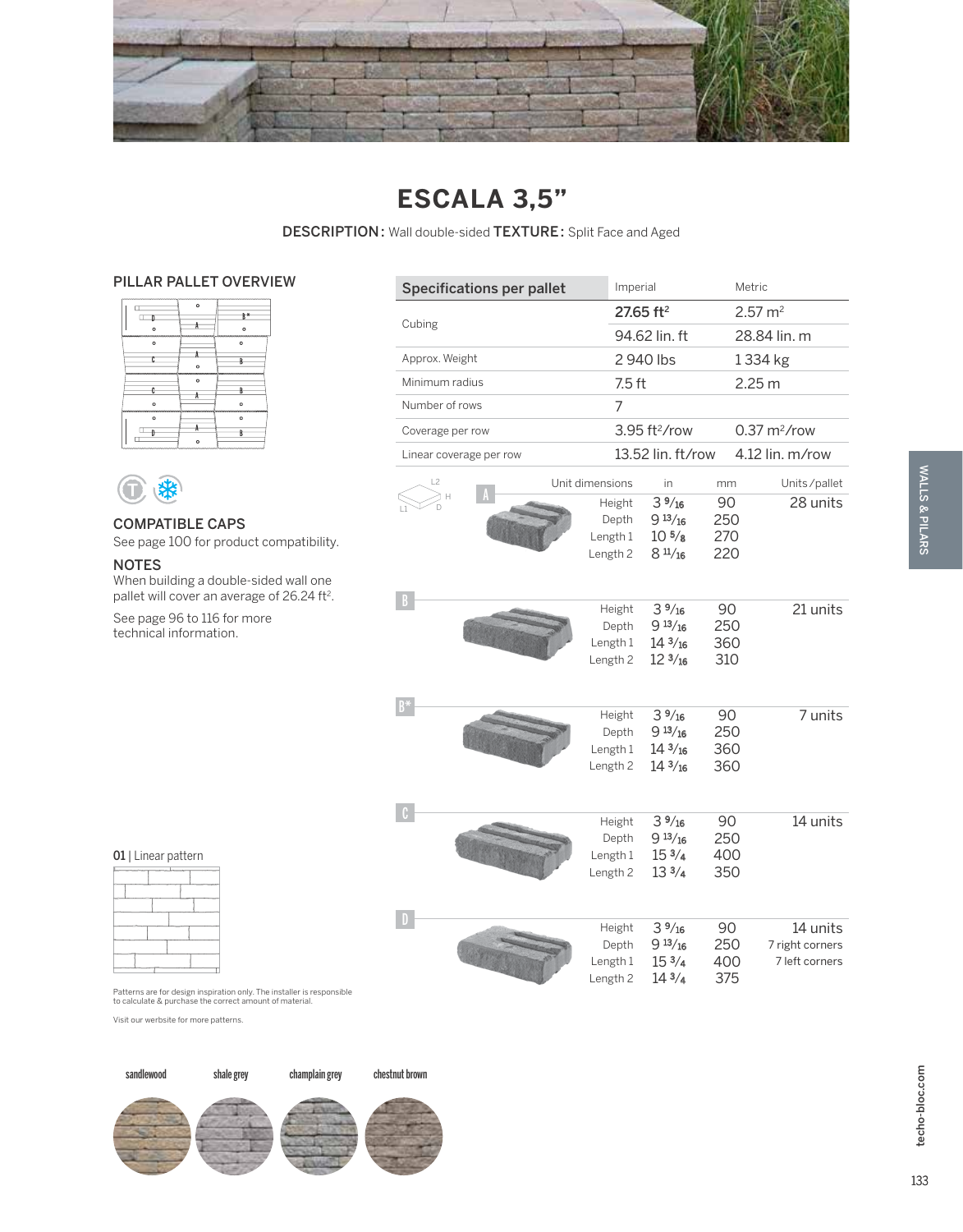# **INSTALLATION GUIDE**

## FREESTANDING WALLS - ESCALA 3,5"



#### ESCALA 3,5"

- **A.** TECHO-BLOC CAP UNIT SECURED TO UNIT BELOW WITH CONCRETE ADHESIVE
- **B.** ESCALA 3.5" DOUBLE-SIDED WALL UNIT SECURE EACH ROW WITH CONCRETE **ADHESIVE**
- **C.** CONNECTOR
- **D.** EMBEDMENT DEPTH, 6" (150 mm) MIN.
- **E.** 750 mm (29 7 ⁄16") MAX.
- **F.** GEOTEXTILE
- **G.** COMPACTED GRANULAR BASE 0-20 mm (0-3 ⁄4"), 300 mm (12") THICK MIN.

#### 90° CORNER OF A DOUBLE-SIDED WALL



- 1. Alternate odd and even rows.
- 2. Stagger joints from one row to the next.
- 3. Glue all modules at each row with a concrete adhesive.
- 4. Cavities, grooves and connectors are not illustrated to avoid overloading the image.
- 5. It is possible to alternate the blocks (A, B or C) in the same row to create different patterns. However, a corner block must always be present at the end of a row and must be alternated for each subsequent row.

#### DOUBLE-SIDED WALL - END OF A STRAIGHT WALL **EVEN ROW** Corner unit **EVEN ROW**  $\sqrt{2}$

 $\angle$ 

Corner unit

**ODD ROW**



It is possible to alternate the blocks (A, B or C) in the same row to create different patterns. However, a corner block must always be present at the end of a row and must be alternated for each subsequent row.